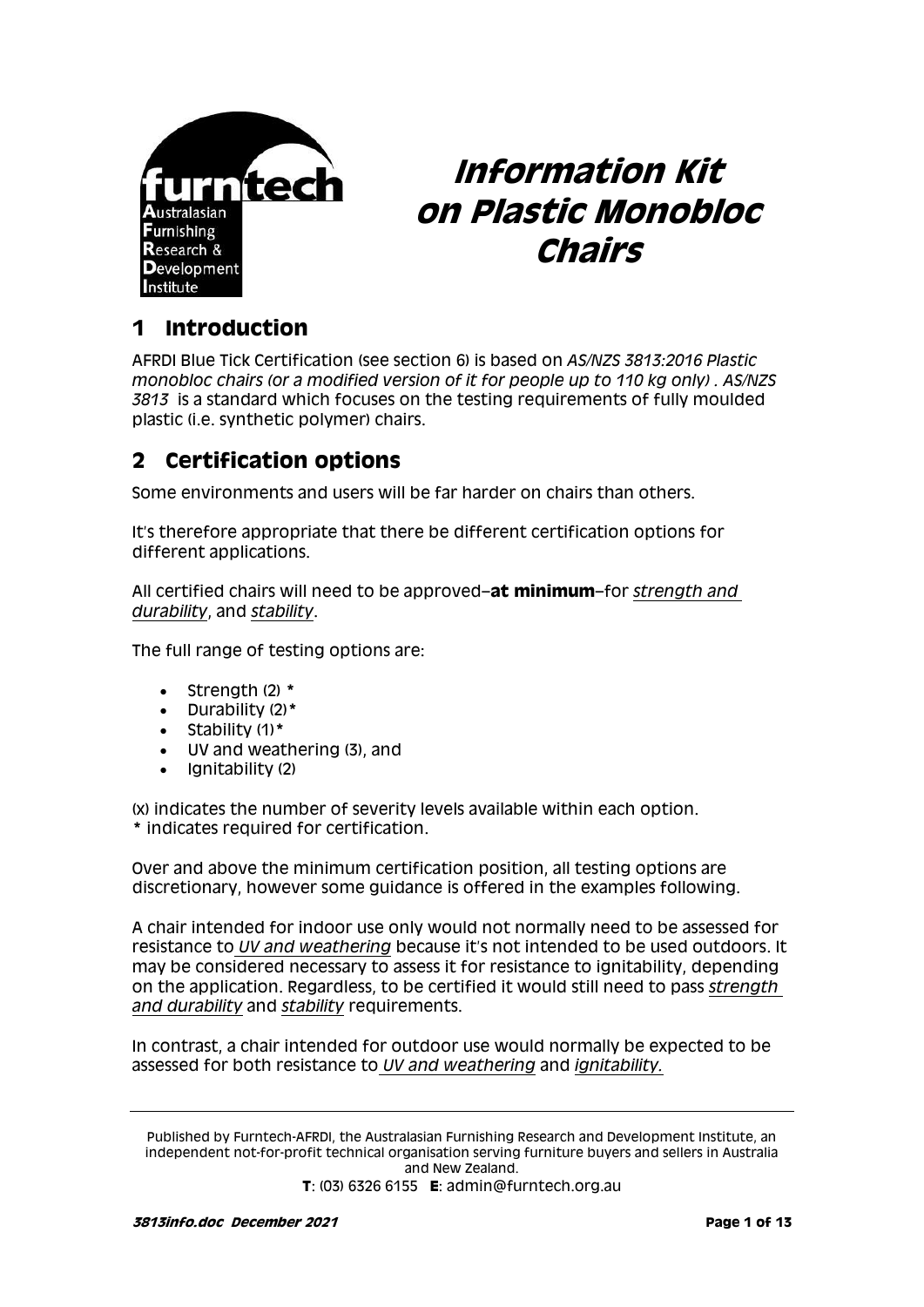In this case it would be appropriate to cover the full range of testing options e.g. *strength and durability* and *stability* and *UV and weathering* and *ignitability.*

The severity levels chosen should be based on anticipated usage and are discussed in more detail below.

**Please note:** it is not possible to foresee–prior to proof by actual testing–what options or severity levels a chair may be able to achieve. Consequently you will need to nominate your desired testing options and levels based on your own experience, the chair's construction, and its intended use. As previously stated, at a minimum, all certified chairs will need to be satisfactorily evaluated for strength, durability, and stability (see sections 2.1 and 2.2 below).

### **2.1 Strength and durability**

Chairs are certified for strength as either suitable for users up to 110 kg or 135 kg. There are two durability levels–*normal duty* and *heavy duty–*available at each of these user mass limits.

In relative terms *heavy duty* indicates double the proven durability of *normal duty*.

Both normal and heavy duty demonstrate an equivalent level of proven strength.

Certifying at the 135 kg level is recommended for public space use.

Neither strength or durability level addresses the detrimental effects of the outdoor environment (for discussion of this consideration see *resistance to UV and weathering,* sections 3.4 and 11.2).

Possible uses for which each level might be appropriate:

- **Normal duty** Intended for light to medium intensity use in either a domestic or contract/commercial environment. For indoor or covered outdoor use only (unless also certified for resistance to UV and weathering).
- **Heavy duty** Intended for medium to heavy intensity use in either a domestic or contract/commercial environment. For indoor or covered outdoor use only (unless also certified for resistance to UV and weathering).

Published by Furntech-AFRDI, the Australasian Furnishing Research and Development Institute, an independent not-for-profit technical organisation serving furniture buyers and sellers in Australia and New Zealand.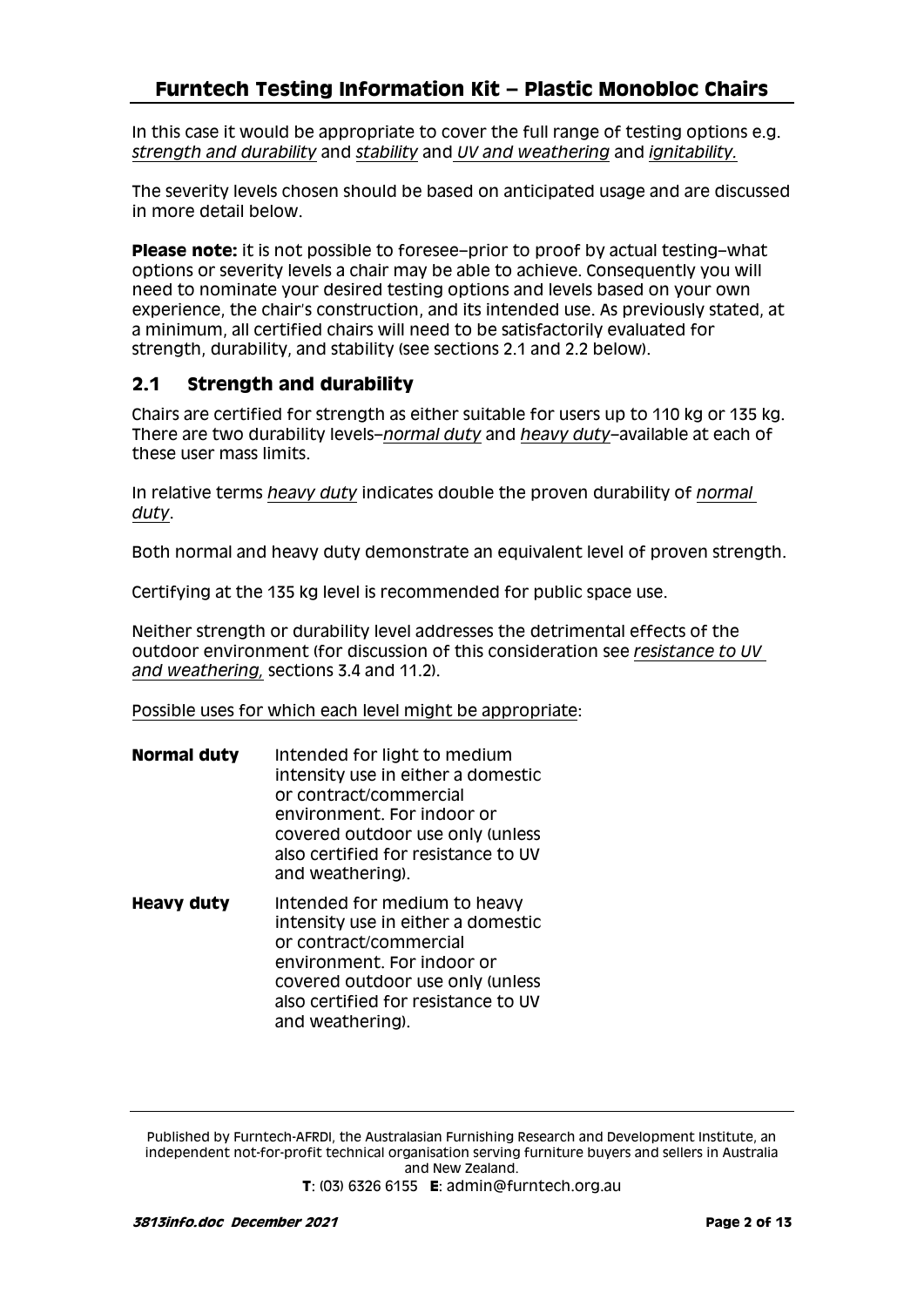### **2.2 Stability**

There is only one level of certification–a chair is either sufficiently stable or it is not. All certified chairs will have been tested and assessed as satisfactorily stable.

### **2.3 Resistance to UV and weathering**

There are three certification options:

- 1. **Not certified** (this will mean the product has either not been assessed, or it has been but has failed to achieve a satisfactory level of performance i.e. it is not suitable for outdoor use).
- 2. **Level 1**: intended for intermittent outdoor use.
- 3. **Level 2**: intended for regular outdoor use.

It should be noted that whatever the level of certification, a plastic chair will eventually degrade as a result of outdoor exposure and opportunities to minimize prolonged exposure should be taken.

### **2.4 Ignitability**

There are two certification options:

- 1. **Not certified** (this will mean the product has either not been assessed, or it has been but has failed to achieve compliance i.e. it is not ignition resistant).
- 2. **Certified resistant to ignition**. This means the chair has been proven *resistant* to both cigarette and match flame ignition sources. (**NB** this does not guarantee that more aggressive ignition sources, or persistent and deliberate attempts with cigarettes or matches, will not lead to ignition. If this type of environment is anticipated more aggressive ignition sources should be specified in *addition* to the cigarette and match flame tests).

# **3 Design variation**

What can sometimes be considered to be 'the same' chair is often produced in a range of different colours, or with and without flame retardancy or UV protection additives.

The 'same' chair is sometimes produced with and without armrests, or with different seat heights i.e. different length legs, or as a family of 'scaled siblings' e.g. a small, medium and large version of a chair with similar proportions and overall look.

Where it can be demonstrated that a design variation (such as those described in this section) is unlikely to have a significant effect on the outcome of testing, the variation will not need to be subjected to all tests in the standard and will therefore be able to be tested at a reduced cost.

The sections that follow aim to give an indication of what can and what can't be regarded as effectively **'the same'** and consequently give an indication of which tests need to be done (and which, by implication, may be avoided).

Published by Furntech-AFRDI, the Australasian Furnishing Research and Development Institute, an independent not-for-profit technical organisation serving furniture buyers and sellers in Australia and New Zealand.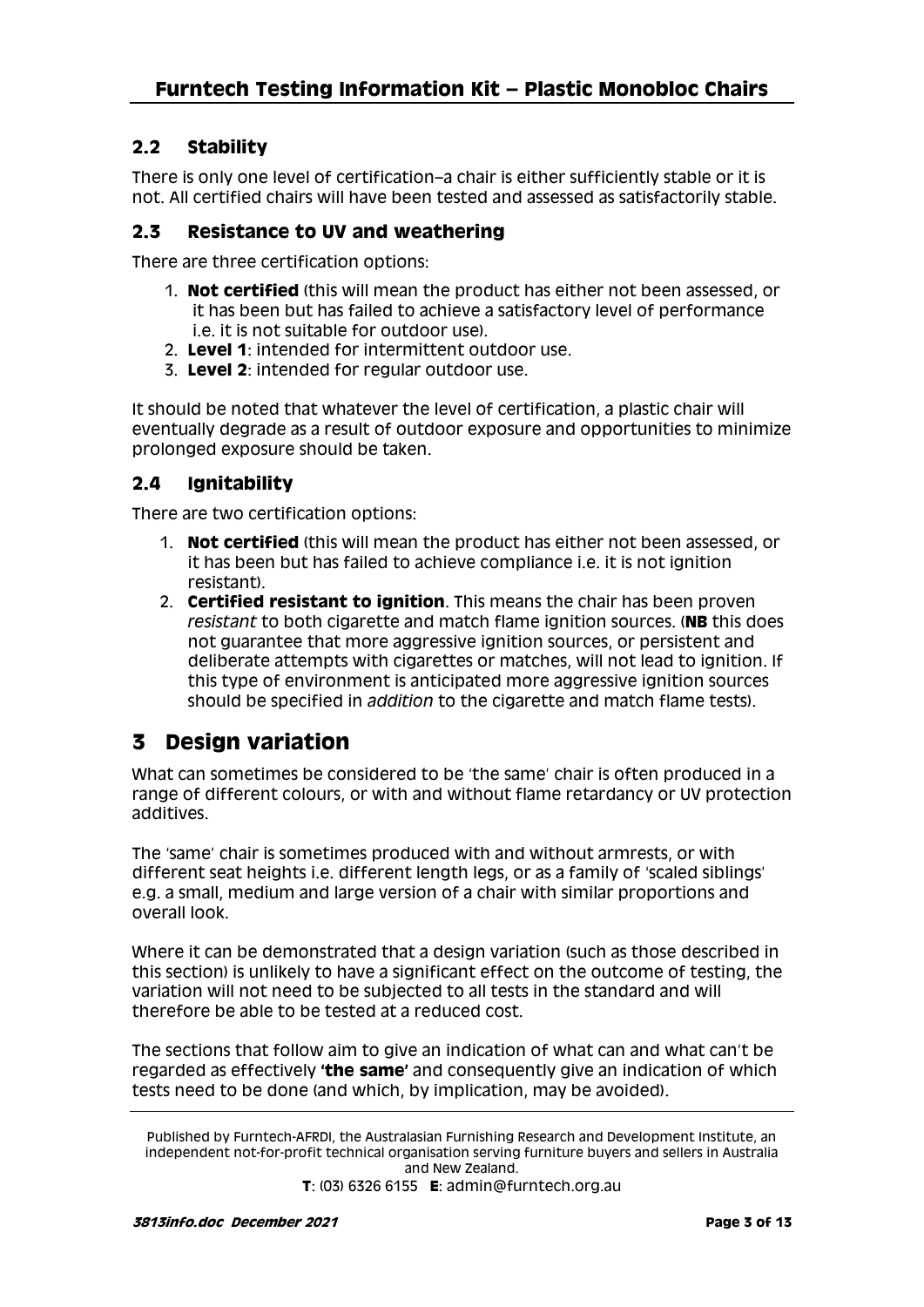To be as clear as possible we require tight definitions of what we mean by design variation. These are outlined in section 3.1 below. The sections that immediately follow 3.1 ( 3.2 to 3.5) describe the application of these principles.

### **3.1 Definitions**

### **3.1.1 MOULD VARIATION**

Design variation, in this context, refers to chairs with different **physical shapes and features** e.g. chairs made from different moulds (this includes chairs made from similar moulds but with or without armrests, or with longer or shorter legs, or as 'scaled replicas' or with any other variations in shape or form).

#### **3.1.2 INGREDIENTS AND PROCESS VARIATION**

Here, design variation means changes in the **ingredients and/or processes** used in making a chair e.g. proportions of regrind versus virgin polymer, polymer type, additives i.e. colouring agents, flame retardants, UV stabilisers etc.

### **3.2 Strength and durability (required)**

All chairs with **mould variation** (section 3.1.1) will be subject to all strength and durability tests.

All chairs with **Ingredients and process variation** (section 3.1.2) will be subject to all strength and durability tests unless:

 it can be demonstrated that the various polymers or additives **do not have** a significant detrimental effect on the strength, stiffness and toughness of the chair.

This will normally be proven by:

- 1. thorough initial testing e.g. a range of chairs may be produced from the same mould using the same base polymer/regrind mix but with differing colouring, UV or flame retardancy additives. When each combination has been fully tested those additives that do not have a significant detrimental effect on the strength and durability performance of the chair may then be accepted as effectively 'the same'. This information may be then used in subsequent testing (on other chairs).
- 2. materials testing data e.g. tensile, stiffness and toughness tests from an appropriately accredited testing laboratory.

Chairs that satisfy the above requirements (1 and/or 2) will be subject to the strength tests of the standard only (i.e. will not also be subject to the durability tests).

### **3.3 Stability (required)**

All chairs with **mould variation** (section 3.1.1) will be subject to all stability tests.

All chairs with **Ingredients and process variation** (section 3.1.2) will be subject to all stability tests unless:

Published by Furntech-AFRDI, the Australasian Furnishing Research and Development Institute, an independent not-for-profit technical organisation serving furniture buyers and sellers in Australia and New Zealand.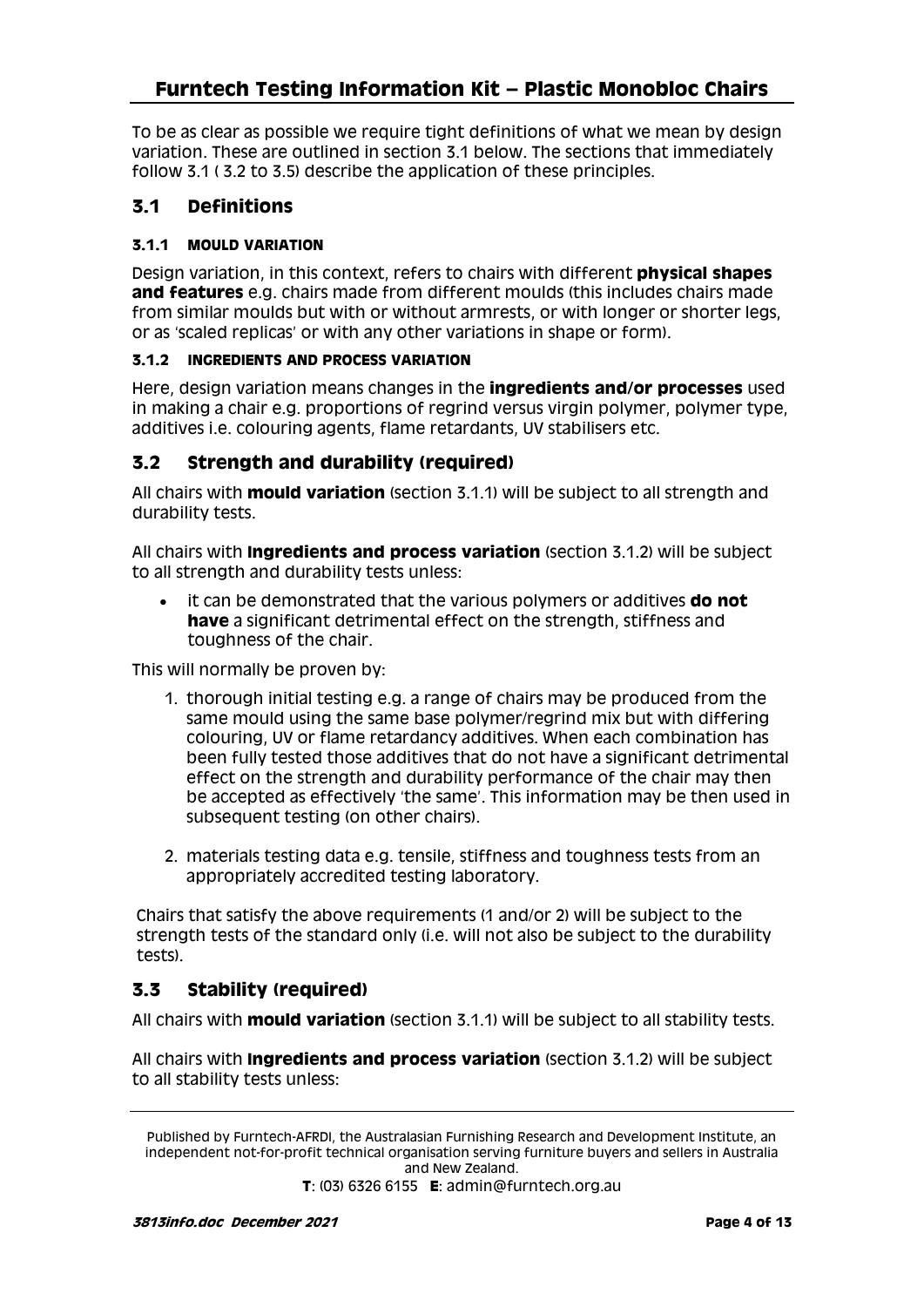it can be demonstrated that the various polymers or additives **do not have** a significant detrimental effect on the stiffness of the chair.

This will normally be proven by:

1. materials testing data e.g. stiffness tests from an appropriately accredited testing laboratory.

Chairs that satisfy the above requirement will not normally be required to be subject to the stability tests of the standard.

**NB** given there are no specific tests covering a chair's stiffness in the standard it is possible that chairs with **ingredients and process variation** may pass all the strength and durability sections of the standard but be made from materials with widely varying stiffnesses. Flexible chairs are more susceptible to stability failure than rigid ones. This precludes taking a similar approach here for stability, to that outlined under option 1 in section 3.2 for strength and durability above.

### **3.4 Resistance to UV and weathering (optional)**

Chairs with **mould variation** (section 3.1.1) will not normally be subject to additional UV and weathering assessment (see example below and section 11.2).

All chairs with **Ingredients and process variation** (section 3.1.2) will be subject to UV and weathering assessment.

#### Example

Any chair with different ingredients, or proportions of ingredients, will need to have that combination tested against the requirements of the standard if it is to have a UV and weathering assessment. Once tested satisfactorily, that combination of ingredients will normally be assumed to be compliant when used on any other chair design (see section 11.2.6 for a possible exception to this rule) . This is because although the shape of the chair may have an effect on its susceptibility to UV and weathering, whole chairs will rarely if ever be tested in a weatherometer. Rather, samples will be tested and therefore the shape of the chair (and any effect this may have on testing performance) will not generally be evaluated (beyond the effect the contour of the samples cut from the chair may have).

### **3.5 Ignitability (optional)**

All chairs with **mould variation** (section 3.1.1) will be subject to ignitability assessment (see example below).

All chairs with **Ingredients and process variation** (section 3.1.2) will be subject to ignitability assessment.

For example, any chair with different ingredients, or combination of ingredients, will need to have that combination tested against the requirements of the standard. Once tested satisfactorily, that combination of ingredients will not be assumed to be compliant when used on any other chair design. This is because the shape of the chair may have a significant effect on its propensity to ignite.

Published by Furntech-AFRDI, the Australasian Furnishing Research and Development Institute, an independent not-for-profit technical organisation serving furniture buyers and sellers in Australia and New Zealand.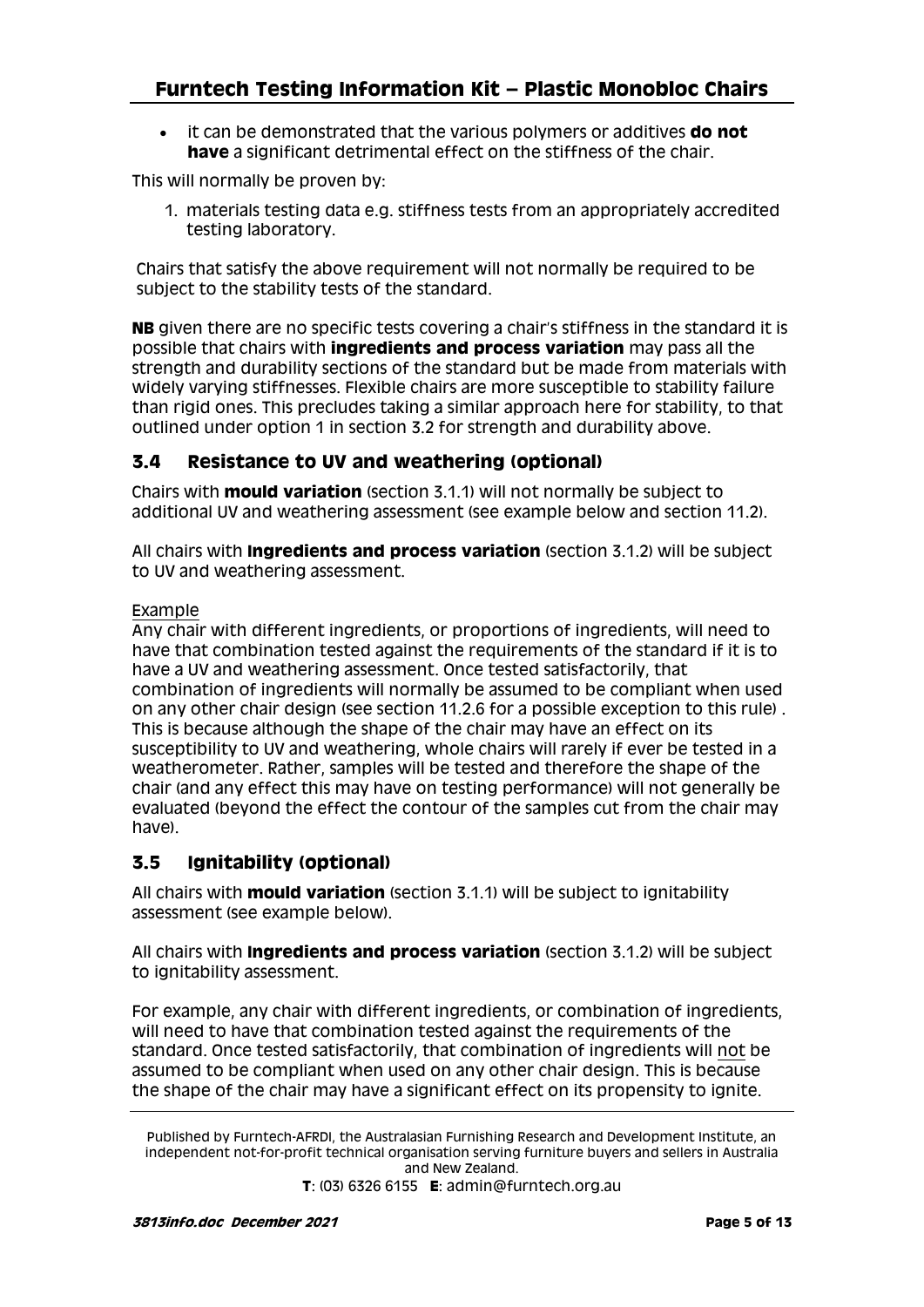### **3.6 Certification**

Certification is only applicable to the design variations validated. The approved colour/s, UV and weathering, and ignitability options will be indicated on the product certificate. No variations, other than those specified on the certificate, should be assumed to be have been tested and certified.

# **4 Costs**

Please contact Furntech-AFRDI for a quotation. Our quotation will include:

- freight (for the number of chairs required for evaluation) from your nearest AFRDI freight forwarding depot to Furntech-AFRDI (see section 9).
- AFRDI Blue Tick Product Certification for three years.

### **4.1 Adjustments**

In the event that this product fails the assessment or the assessment is terminated at the owner's request, a credit towards future charges, available for a period of 3 years from the date of engagement, will be issued for the unused portion of the assessment fee. If tests have to be repeated further charges are also normally applicable.

### **4.2 Discounts**

Furntech-AFRDI members receive discounts on testing and research fees. Information on membership is available from the Institute or our website. A quantity discount is also available when three or more chairs are forwarded for full testing to the standard at one time (33% discount on the third and all subsequent chairs).

# **5 The Next Step**

If you are interested in considering product testing, please:

- 1 Read the rest of this information kit. Call or e-mail if there is anything further you would like to discuss (03 6326 6155 or [admin@furntech.org.au](mailto:admin@furntech.org.au) ); or
- 2 Contact Furntech-AFRDI for a quotation. Include details of the product for which you are seeking certification.

If you wish to proceed with testing on the basis of our quotation, please follow these steps:

- 3 Copy the Testing Request form (at the end of this document) and complete for each design variation (see Section 3) for which certification is being sought. E-mail a copy of each to Furntech-AFRDI.
- 4 Ensure the chairs are appropriately marked, or that you are making preparations (see section 10).
- 5 Ensure you send the appropriate samples for evaluation (see section 11).

Published by Furntech-AFRDI, the Australasian Furnishing Research and Development Institute, an independent not-for-profit technical organisation serving furniture buyers and sellers in Australia and New Zealand.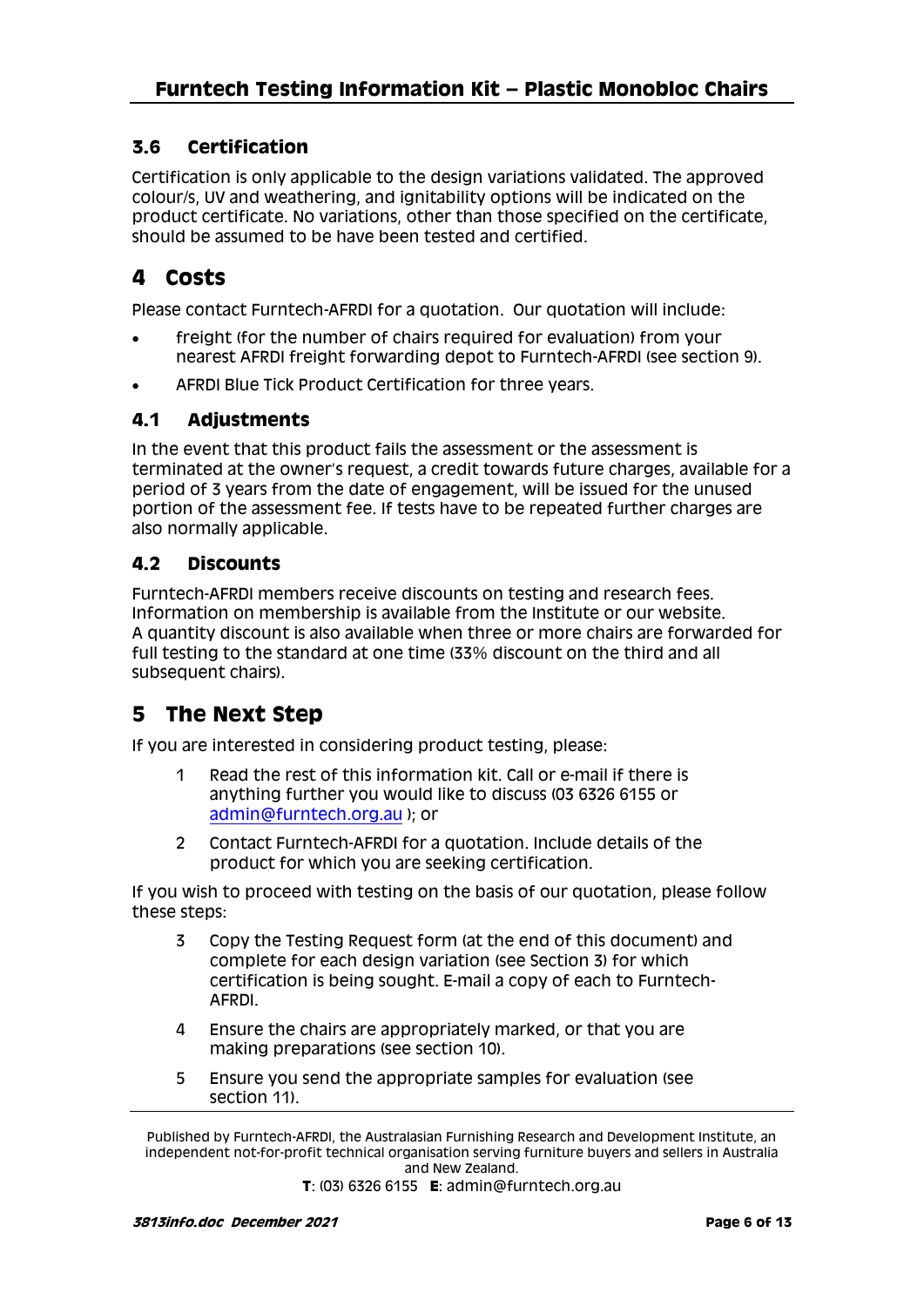- 6 Deliver the chairs to our Freight Forwarders or make alternative freight arrangements (see section 9).
- 7 Send your payment to Furntech-AFRDI (we accept cheque, EFT, Visa and MasterCard). Please phone 03 6326 6155 or e-mail [admin@furntech.org.au](mailto:admin@furntech.org.au) to request an invoice if this will help to facilitate payment (see section 8).

# **6 AFRDI Blue Tick Certification**

AFRDI Blue Tick certification is granted to suppliers whose products and organisations meet the required standard. It is available at two strength levels; 135 kg and 110 kg. At each strength level there are two durability options; *normal duty* and *heavy duty.* Stability requirements are the same at all test levels. All certified chairs will need to be approved–**at minimum**–for *strength and durability*, and *stability.* Certification to *UV and weathering* and *Ignitability* requirements are optional extras.

The concept is that for Furntech-AFRDI to endorse a product, the Institute needs to have an on-going contractual relationship with the supplier that ensures purchasers can rely on certificates of endorsement. Certification involves periodic audits and the investigation of complaints arising from the sale of endorsed products.

Under the AFRDI Blue Tick product certification program, suppliers agree to:

- maintain quality of production to at least that of the samples tested;
- advise of changes in the product including changes in materials, components and means and place of manufacture **prior** to these changes taking place;
- not use (nor permit its agents to use) the logo to promote goods which are not covered by the agreement or to misrepresent the nature of Furntech-AFRDI's endorsement;
- keep and make available a register of complaints arising from the sale of goods covered by the agreement;
- agree to random checks of the quality of products covered by the agreement;
- maintain an adequate product liability insurance cover; and
- pay a certification fee three years' fee is included in the testing charge.

In return, Furntech-AFRDI agrees to:

- permit the use of the Furntech-AFRDI logo to promote goods covered by the agreement; and
- commend to specifiers and purchasers the goods covered by the agreement in lists on the Institute's website.

A copy of the agreement and any further information is also available on request.

Published by Furntech-AFRDI, the Australasian Furnishing Research and Development Institute, an independent not-for-profit technical organisation serving furniture buyers and sellers in Australia and New Zealand.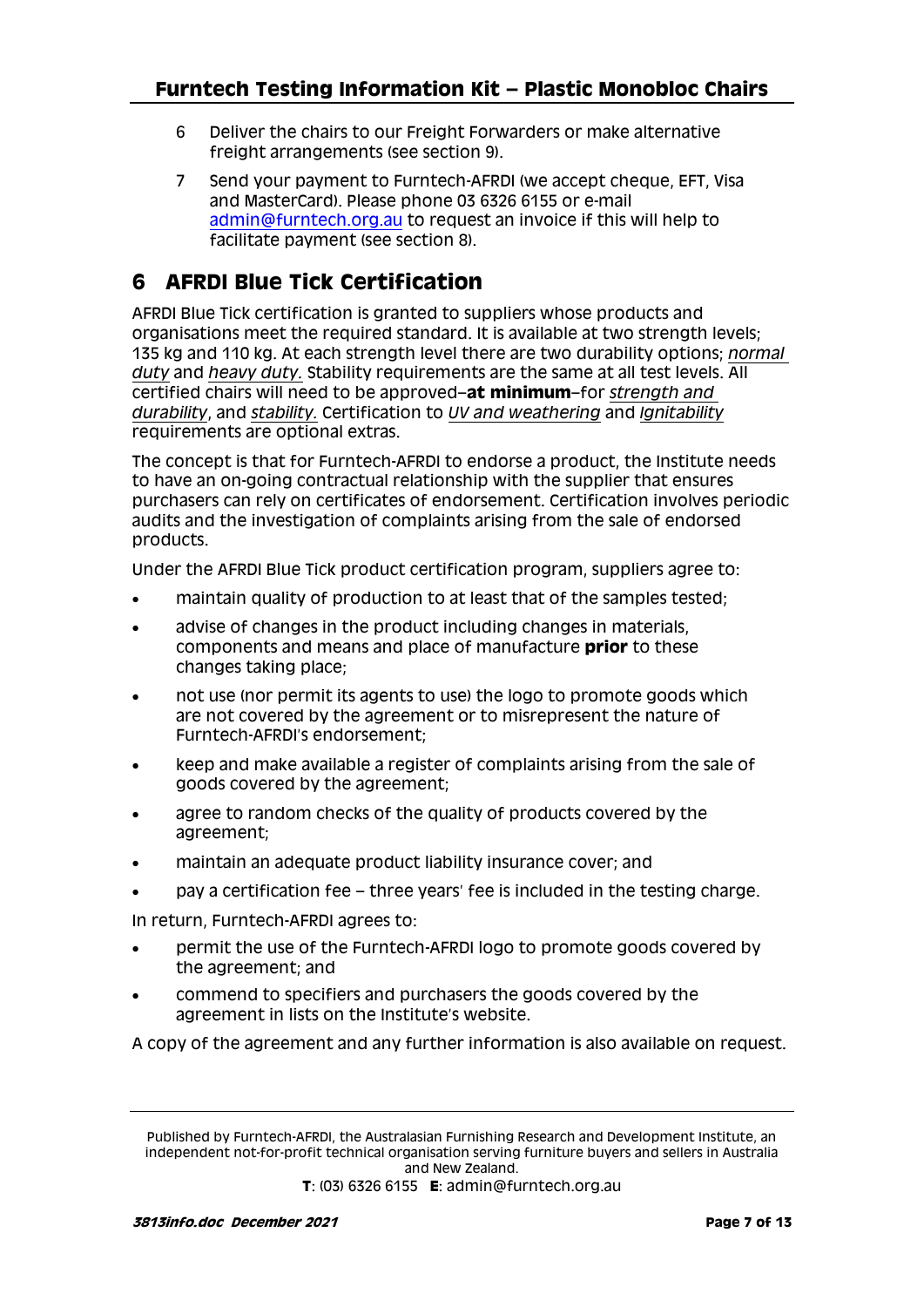# **7 What You Get**

Assuming that the product complies and that you sign an AFRDI Blue Tick product certification agreement, at the end of the process Furntech-AFRDI will:

- enter into a product certification agreement with the supplier of the chair, or add the chair to an existing agreement. Three years' certification fee is included in the testing charge.
- issue a Test Report and a product certificate.
- add the product to the Furntech-AFRDI list of endorsed products under the AFRDI Blue Tick Product Certification Scheme.

# **8 Payment**

Furntech-AFRDI policy is that **PAYMENT MUST BE MADE BEFORE TESTING COMMENCES**. Please phone 03 6326 6155 to request an invoice if this will help to facilitate payment. Facilities are available for payment by Visa and MasterCard.

# **9 Freight**

Refer to the Institute's [Information Kit on Freight to Furntech-AFRDI.](http://furntech.org.au/pdf/index.php?dir=Corporate/&file=FreightInfo.pdf) Distribution of this Kit in hardcopy form will include the freight-related information as a supplementary sheet.

### **9.1 Timing**

Freight normally takes between 7 and 14 days. The strength, durability and stability testing process for Normal Duty takes approximately three weeks, Heavy Duty one week longer.

When the chair, the Testing Request form and payment are all received, the item will be placed on the testing schedule and testing will commence shortly thereafter.

# **10 Required Markings**

The Standard requires that each chair be clearly and durably marked with the following:

- The manufacturer's or importer's name and address.
- Date of manufacture.
- That the chair is not suitable for shower or bathroom use.
- An industry-accepted recyclability and materials identification code.
- The Sections of this Standard (AS/NZS 3813) to which it is claimed to be compliant and, if appropriate, at what level.
- Whether the chair is stackable or non-stackable.

Published by Furntech-AFRDI, the Australasian Furnishing Research and Development Institute, an independent not-for-profit technical organisation serving furniture buyers and sellers in Australia and New Zealand.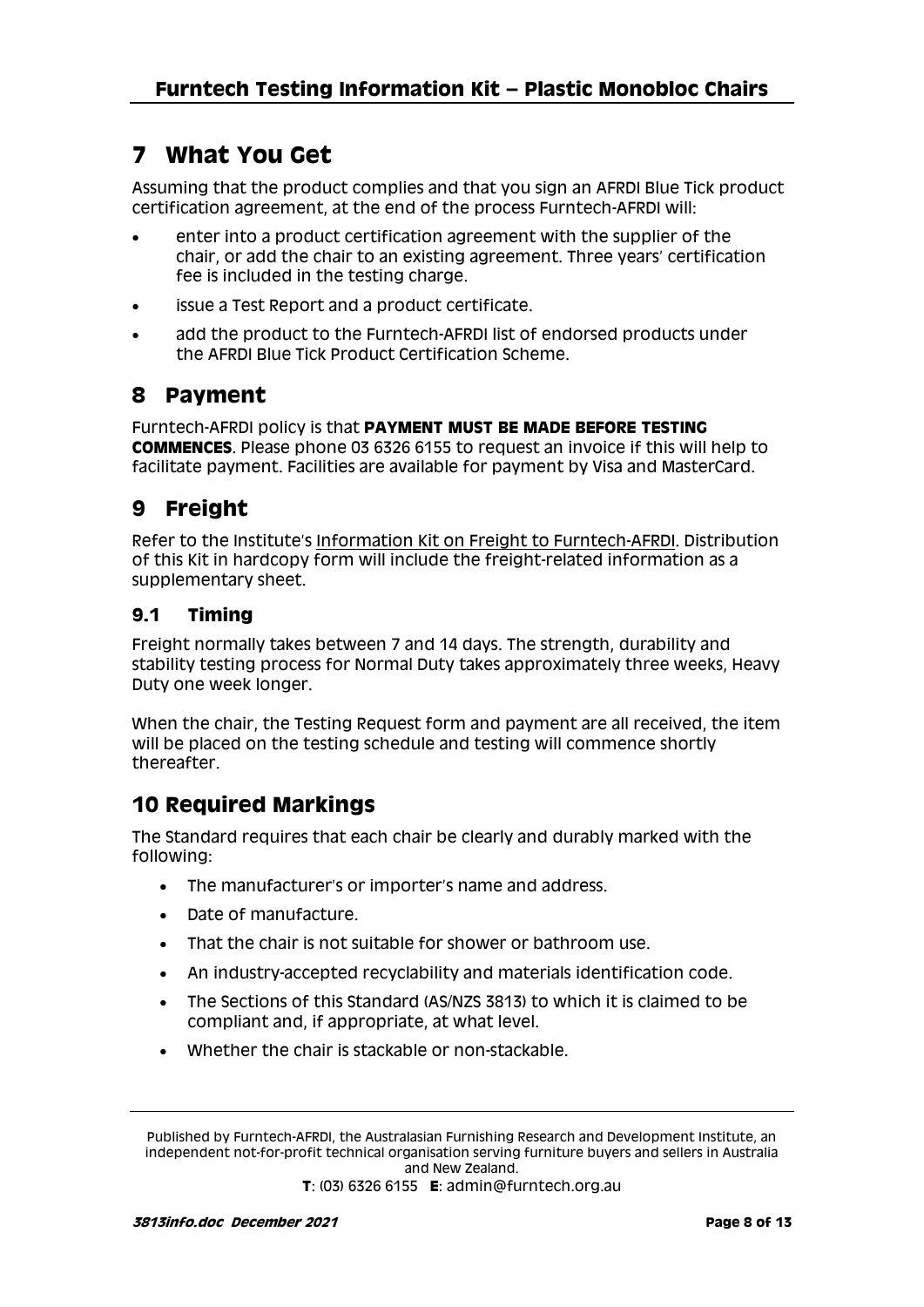If it is intended that any or all of this information will be printed on a label, an example of the label must be provided.

Labels may be produced in advance and affixed to the chair samples sent to us for evaluation (it's necessary to assess their accuracy and durability prior to granting certification).

In practice, it is sometimes necessary to modify a label based on the actual performance of the tested product and therefore it may be better to wait until a likely testing outcome is clear before finalising label design and manufacture. In this case labels may be sent separately. We will affix them to the chair samples as directed.

In either case, to avoid delays at the end of the testing process, labelling requirements should be considered well in advance as chairs will not be certified prior to their labels being assessed.

# **11 Test samples**

### **11.1 For strength and durability and stability testing**

Evaluation for strength, durability and stability is the minimum requirement that must be met for certification.

Contact us with details of the item or range (including all design variations) that you would like assessed and we will give you a list of the samples we require.

The following examples are offered to give an indication of what to expect by way of sample requirements. They don't cover every permutation and are indicative only (**NB** less samples may be appropriate if sufficient information is available, as outlined in Section 3). The examples identify typical features of a chair (such as colour, shape (mould), flame retardancy (FR)) additives, or ultra-violet (UV) stabilising additives.

Clearly, if many variables are present the number of test samples required will become large and testing charges will increase commensurately. In cases like this it will probably be advantageous to gather test information on the mechanical properties of the various polymer recipes. In most cases this information could then be used to reduce the amount of chair testing required.

**UV** = with UV modification; **no UV** = without UV modification **FR** = with FR modification; **no FR** = without FR modification

Examples of sample requirements

#### **11.1.1 SINGLE COLOUR, SINGLE MOULD, NO FR, NO UV**

Send **three (3)** chairs.

#### **11.1.2 MULTIPLE COLOURS, SINGLE MOULD, NO FR, NO UV**

Published by Furntech-AFRDI, the Australasian Furnishing Research and Development Institute, an independent not-for-profit technical organisation serving furniture buyers and sellers in Australia and New Zealand.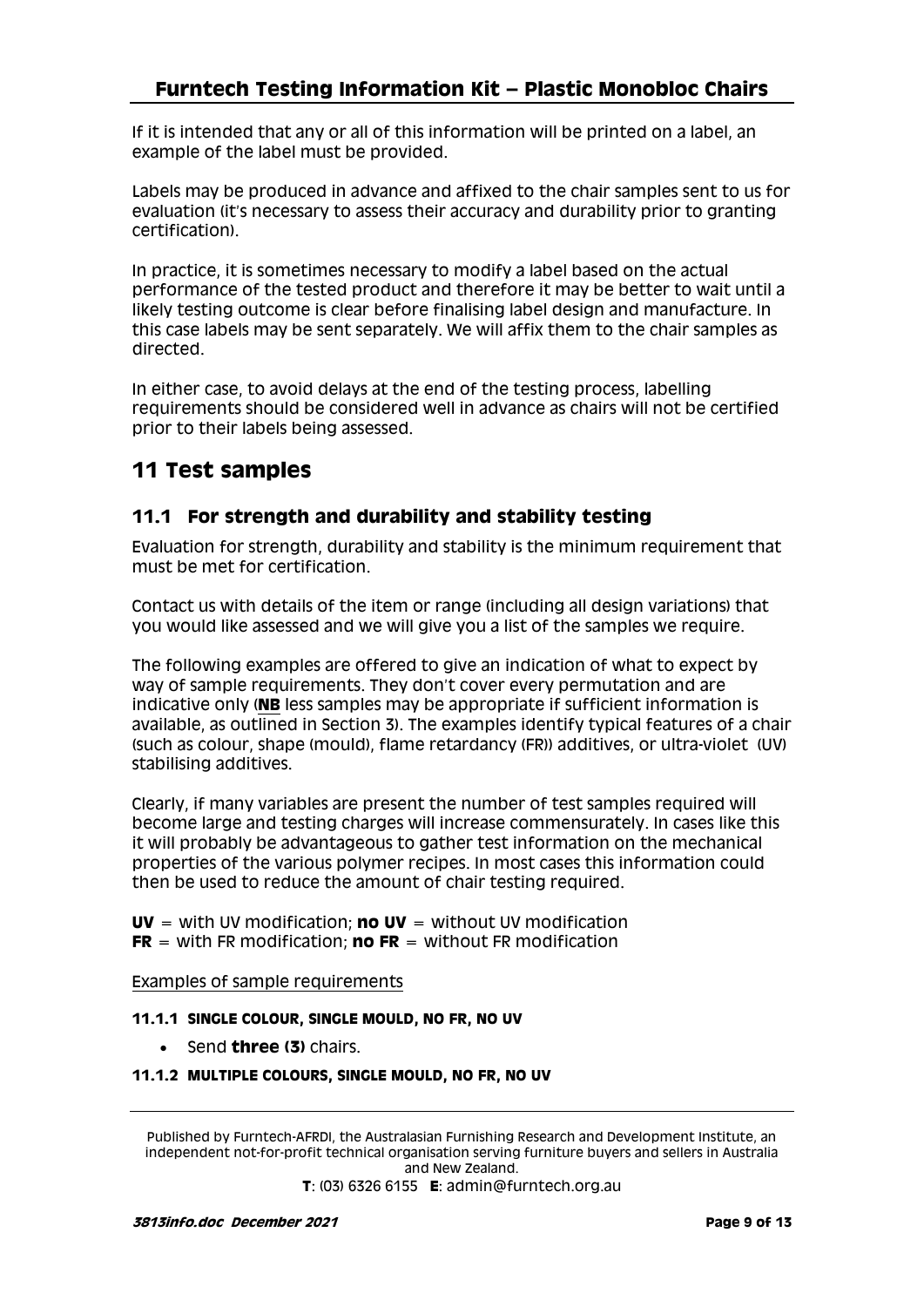- Send **three (3)** chairs of each colour.
- **11.1.3 SINGLE COLOUR, SINGLE MOULD, FR OR NO FR, NO UV**
	- Send **three (3)** chairs with FR and **three (3)** chairs without FR.
- **11.1.4 SINGLE COLOUR, SINGLE MOULD, UV OR NO UV, NO FR**
	- Send **three (3)** chairs with UV and **three (3)** chairs without UV.
- **11.1.5 TWO COLOURS, SINGLE MOULD, ONE COLOUR FR OR UV; THE OTHER COLOUR NO FR, NO UV**
	- Send **three (3)** chairs with FR (in one colour) and **three (3)** chairs with UV (in the same colour); and
	- Send **three (3)** chairs without FR and UV (in the other colour).

#### **11.1.6 MULTIPLE MOULDS, SINGLE COLOUR, NO FR, NO UV**

Send **three (3)** chairs of each mould type.

#### **11.1.7 MULTIPLE MOULDS, MULTIPLE COLOURS, NO FR, NO UV**

Send **three (3)** chairs from each mould for each colour.

### **11.2 For UV and weathering testing**

Evaluation for UV and weathering is a certification option over and above the minimum requirement of strength, durability and stability (see 11.1 above).

To undertake this option first you will need to make contact with a suitable testing laboratory i.e. one that is accredited by NATA for any of the following standards:

- $\cdot$  ISO 4892-2 (cycle number 1 or 2)
- SAE J1960:2004
- SAE J2527
- ASTM G155-13 (cycle number 1 or 2)

Each of these standards is an acceptable pathway to compliance. **We are not accredited for any of these tests.**

You will then need to provide appropriate material samples so the laboratory can produce the necessary reports required to meet one or other of the two levels of UV and weathering certification available (see 11.2.1 to 11.2.7 below).

The laboratory will tell you how many and what size samples they require.

The samples should be cut from chairs that are representative of production. The surface of the samples that would normally be exposed to the sun (e.g. the top surface of a sample cut from the seating area) should be clearly indicated to ensure they are properly oriented in the testing machine. If a chair has exposed surfaces with significantly different surface finishes, samples of each finish should be included as directed by your chosen test laboratory.

Published by Furntech-AFRDI, the Australasian Furnishing Research and Development Institute, an independent not-for-profit technical organisation serving furniture buyers and sellers in Australia and New Zealand. **T**: (03) 6326 6155 **E**: admin@furntech.org.au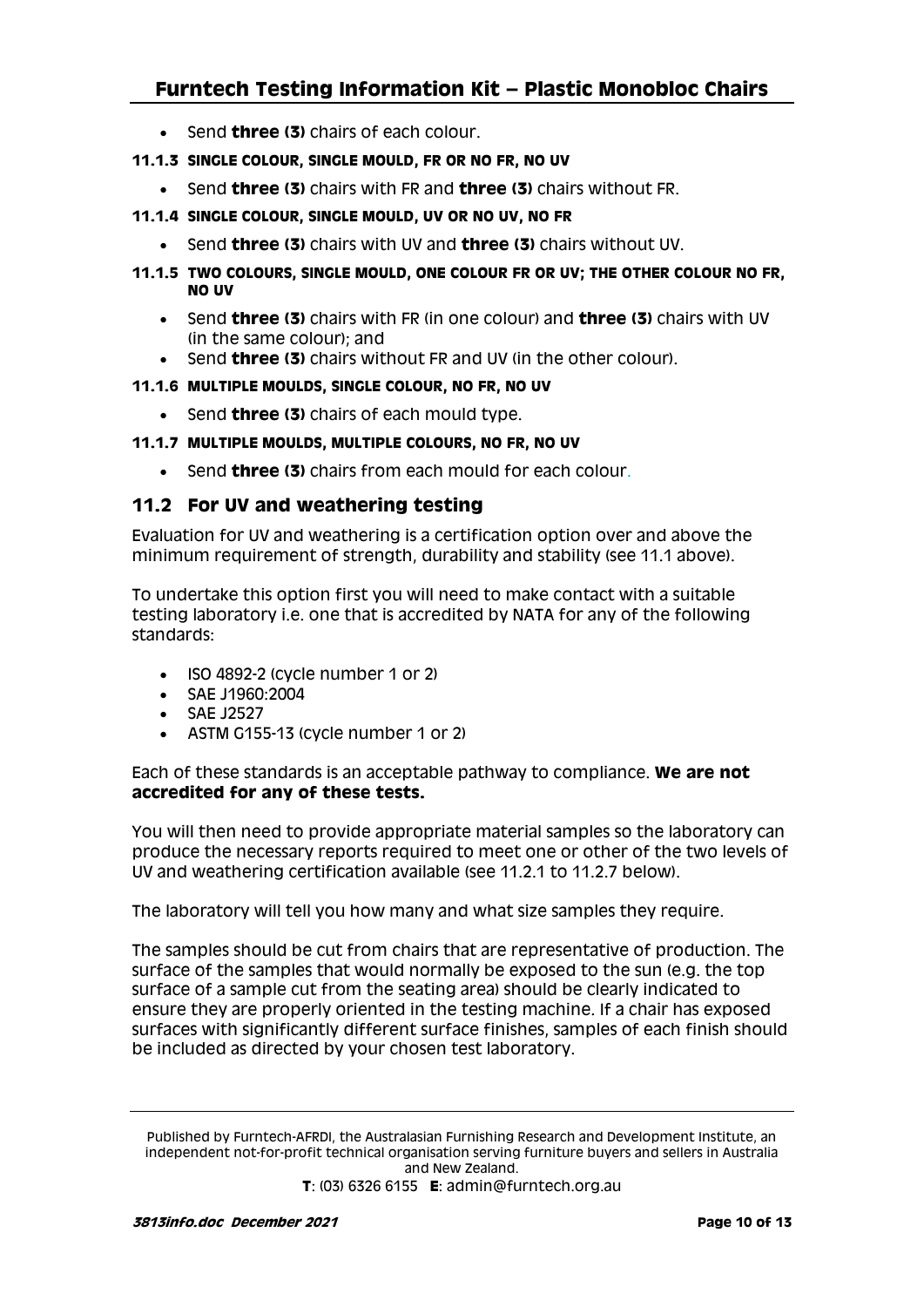The testing laboratory will also need to periodically check the samples for signs of degradation and to evaluate these signs in accordance with the requirements of AS/NZS 3813 *Plastic monobloc chairs*. To do this they'll need to have a copy of AS/NZS 3813. It's important to ensure the laboratory understands that although they will use the test methods of either the ISO, SAE or ASTM standards, they are to evaluate the results according to the requirements of AS/NZS 3813.

#### Examples of sample requirements

#### **11.2.1 SINGLE COLOUR, SINGLE MOULD, UV, NO FR**

• Send one set of samples

#### **11.2.2 SINGLE COLOUR, SINGLE MOULD, UV OR NO UV, NO FR**

- Send one set of samples for the UV model
- **11.2.3 SINGLE COLOUR, SINGLE MOULD, UV OR NO UV, FR OR NO FR**
	- Send one set of samples for the UV model

#### **11.2.4 SINGLE COLOUR, SINGLE MOULD, UV AND FR, UV AND NO FR**

- Send one set of samples for the UV and FR model; and
- Send one set of samples for the UV and no FR model

#### **11.2.5 MULTIPLE COLOURS, SINGLE MOULD, UV OR NO UV, FR OR NO FR**

• Send one set of samples for each colour with UV

#### **11.2.6 MULTIPLE MOULDS, SINGLE COLOUR, UV OR NO UV, FR OR NO FR**

- If the surface finish of the chairs from each of the moulds is very similar send one set of samples for the UV model from any of the moulds
- If the surface finish of the chairs from each of the moulds is different send one set of samples for the UV model from each of the moulds or a combination sample set (or as advised by your chosen test laboratory).

#### **11.2.7 MULTIPLE MOULDS, MULTIPLE COLOURS, UV OR NO UV, NO FR**

As above but for each colour/UV combination.

### **11.3 For ignitability**

Evaluation for ignitability is a certification option over and above the minimum requirement of strength, durability and stability (see 11.1 above).

To undertake this option first you will need to make contact with a suitable testing laboratory i.e. one that is accredited by NATA for the following standard:

 BS 5852:2006 for sources 0 and 1 (assessed using the method described in part 12)

### **We are not accredited for part 12 of BS 5852.**

You will then need to provide appropriate test samples so the laboratory can produce the necessary reports. Whole chairs will be required.

Published by Furntech-AFRDI, the Australasian Furnishing Research and Development Institute, an independent not-for-profit technical organisation serving furniture buyers and sellers in Australia and New Zealand.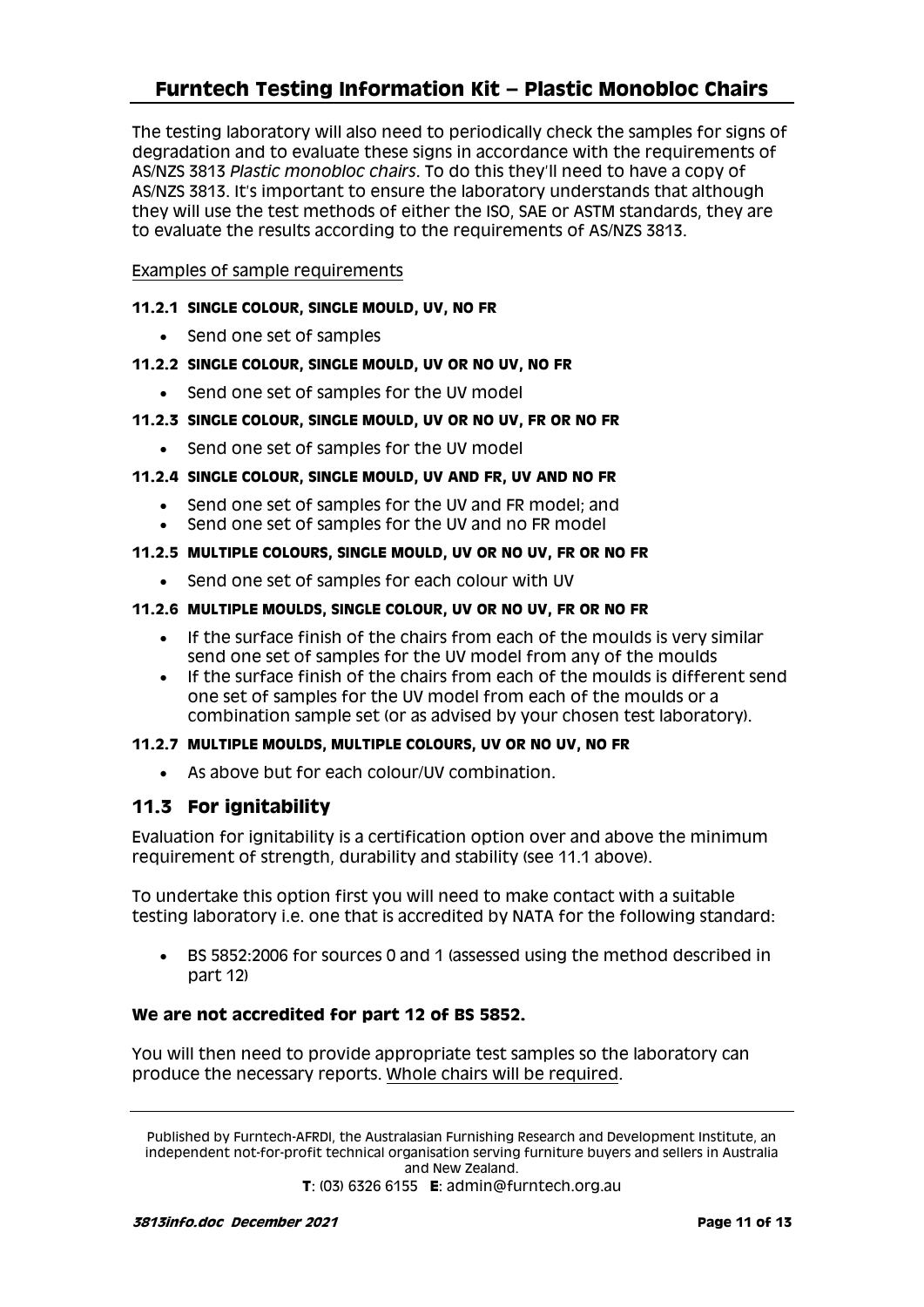All combinations of mould variation (see section 3.1.1) and ingredients and process variation (see section 3.1.2) will need to be assessed if you wish them to be certified as ignition resistant.

#### Examples of sample requirements

- **11.3.1 SINGLE COLOUR, SINGLE MOULD, FR, NO UV**
	- Send one set of samples
- **11.3.2 SINGLE COLOUR, SINGLE MOULD, FR OR NO FR, NO UV**
	- Send one set of samples for the FR model
- **11.3.3 SINGLE COLOUR, SINGLE MOULD, UV OR NO UV, FR OR NO FR**
	- Send one set of samples for the FR model
- **11.3.4 SINGLE COLOUR, SINGLE MOULD, FR AND UV, FR AND NO UV**
	- Send one set of samples for the FR and UV model; and
	- Send one set of samples for the FR and no UV model
- **11.3.5 MULTIPLE COLOURS, SINGLE MOULD, UV OR NO UV, FR OR NO FR**
	- Send one set of samples for each colour with FR
- **11.3.6 MULTIPLE MOULDS, SINGLE COLOUR, UV OR NO UV, FR OR NO FR**
	- Send one set of samples for the FR models from each of the moulds
- **11.3.7 MULTIPLE MOULDS, MULTIPLE COLOURS, UV OR NO UV, NO FR**
	- As above but additional samples for each colour/FR combination.

# **12 Certification renewal**

Follow the sample requirements of section 11 if you are seeking to renew certification. FR and UV and weathering requirements will need to be repeated.

# **13 General**

**PLEASE LABEL THE MODEL NAME/NUMBER ON EACH SET OF CHAIRS BEFORE DISPATCH**. The name should match that used on the Testing Request form. To assist with matching chairs with Request forms, please attach a copy of the Testing Request form to each set of chairs.

# **14 Confidentiality**

Testing conducted at Furntech is confidential. The Institute's procedures prohibit the disclosure of the fact that an item is being tested and the results of any such testing without the express permission (generally required to be in writing) of a representative of the party commissioning the testing.

To assist us to preserve the confidentiality of other customers, we require three working days notice of an intended visit to the Institute's laboratory.

Published by Furntech-AFRDI, the Australasian Furnishing Research and Development Institute, an independent not-for-profit technical organisation serving furniture buyers and sellers in Australia and New Zealand.